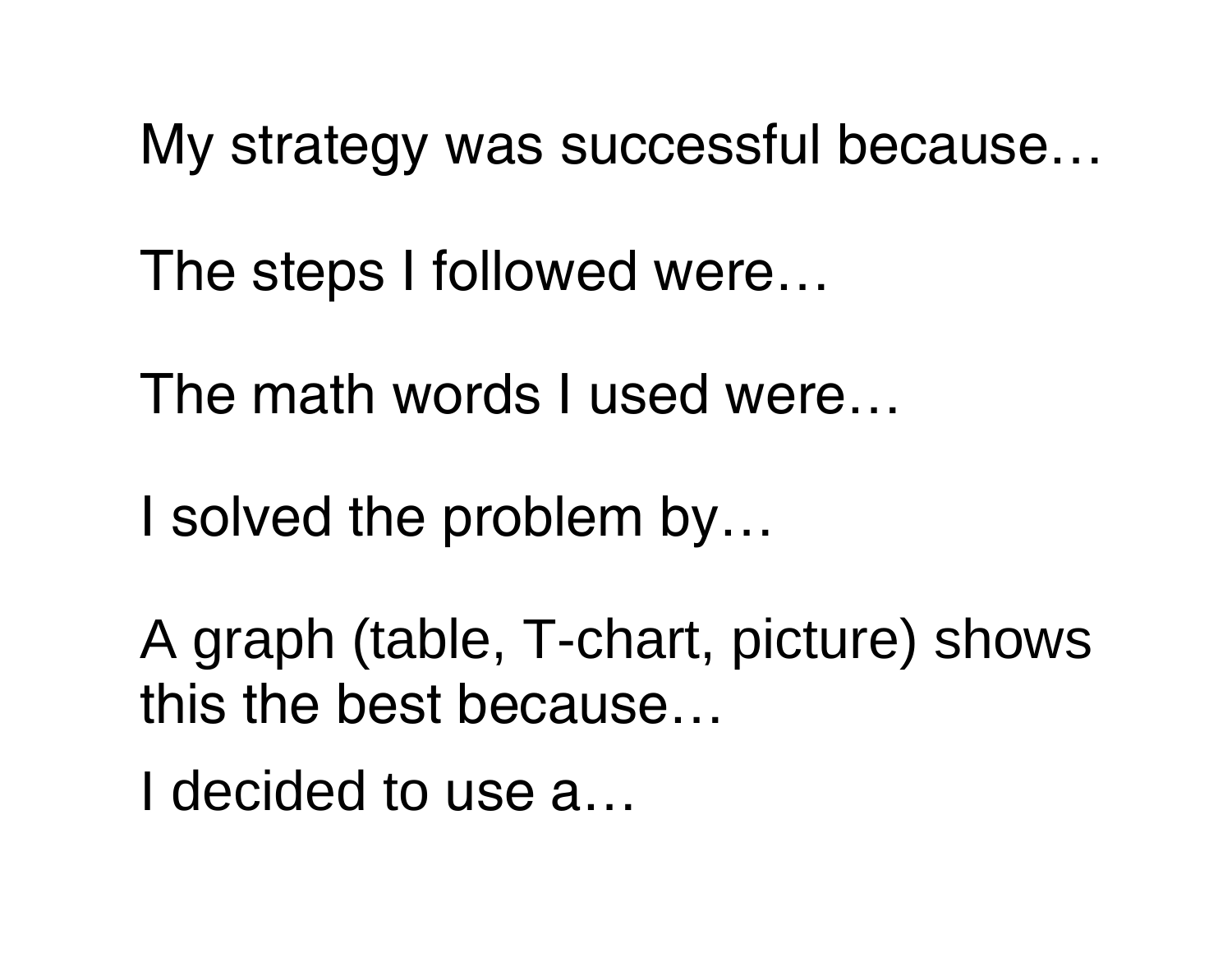The most important thing I learnt in numeracy today is…

A question I had was…

We do this at home when we…

I did something like this before when…

I thought of…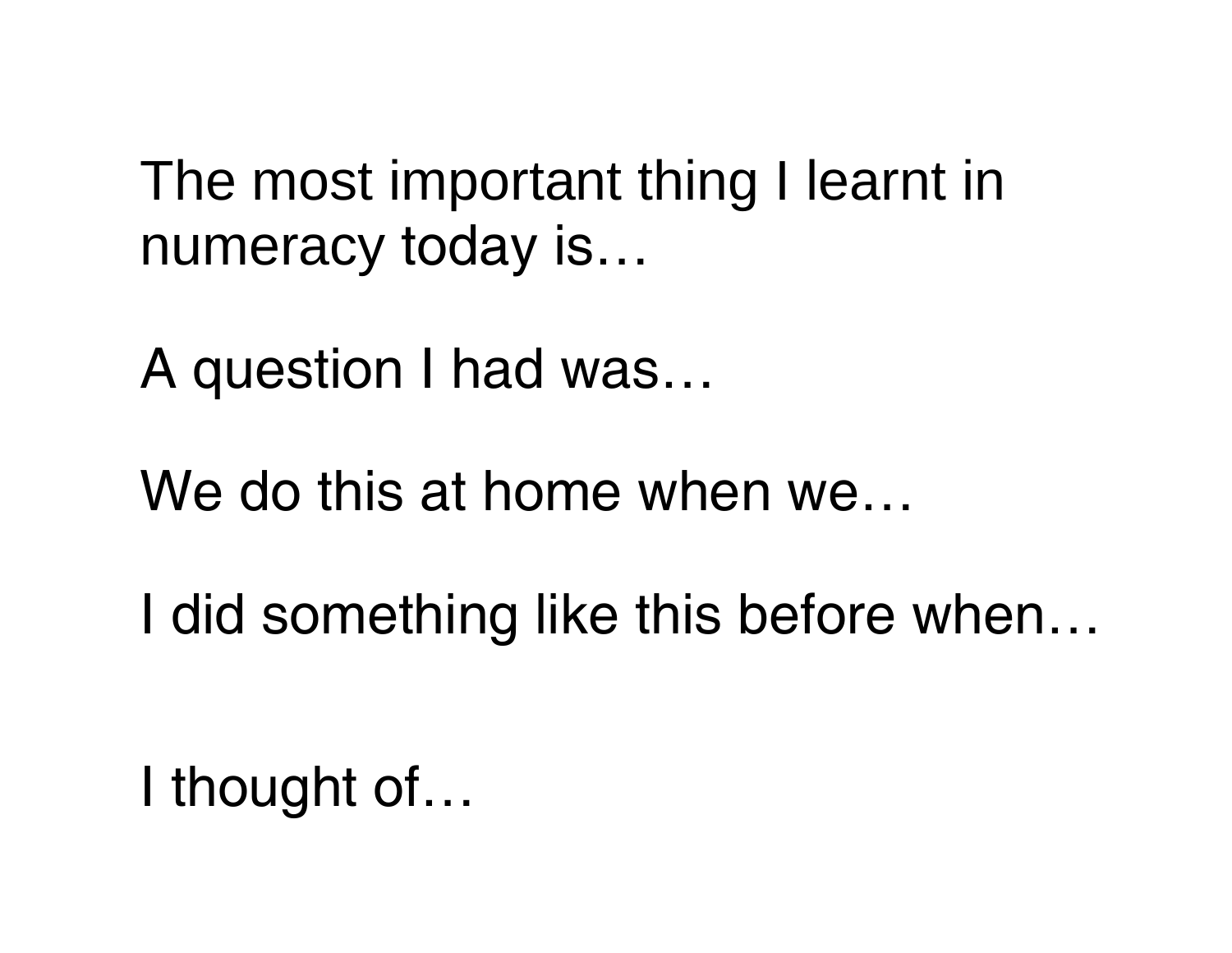This new numeracy idea is like…

Today, I felt…

I need help with ….. because…

The hardest part of this unit on …… is…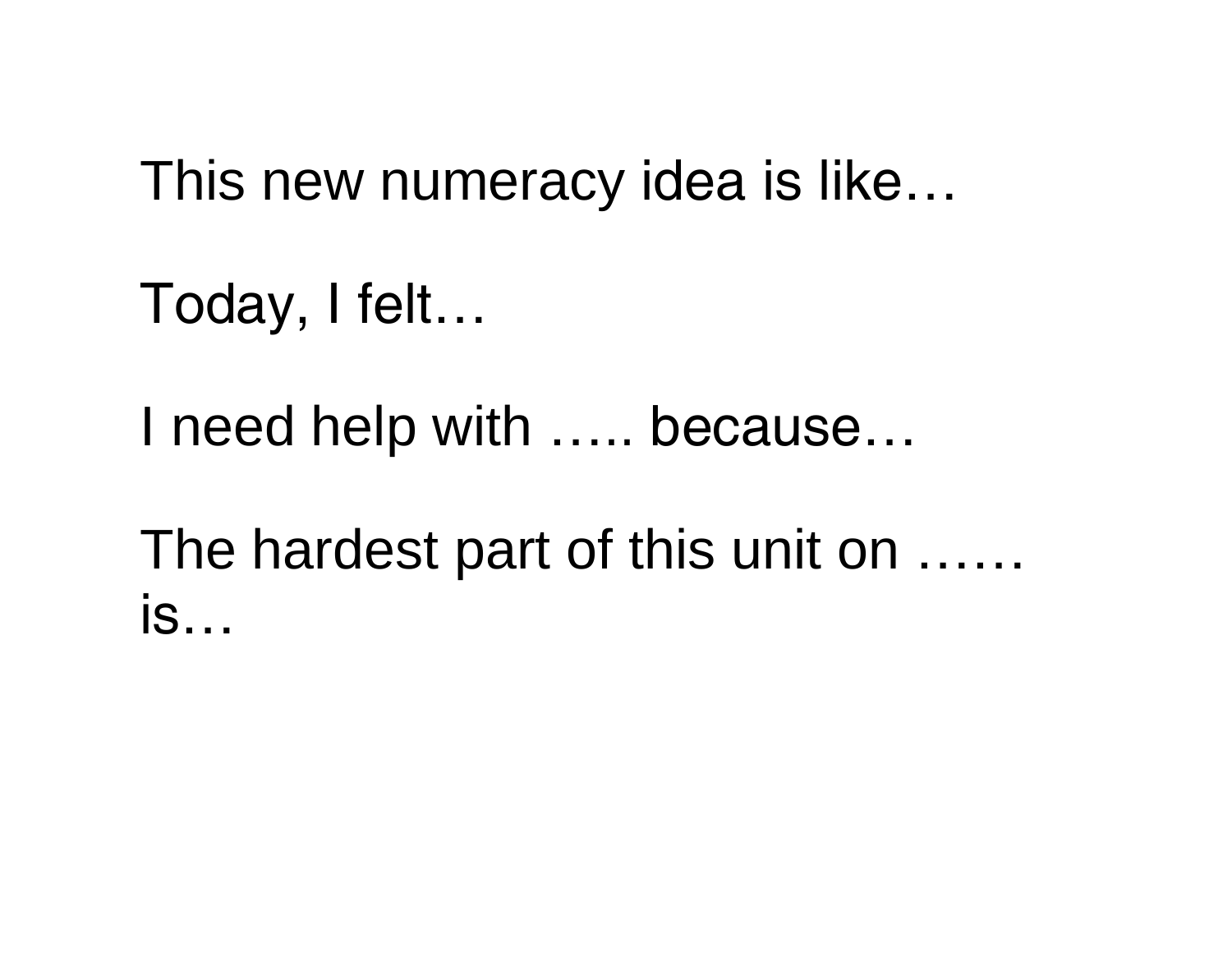The thing I like best about numeracy is…

I noticed…

I found the answer by…

I knew that…

I wonder…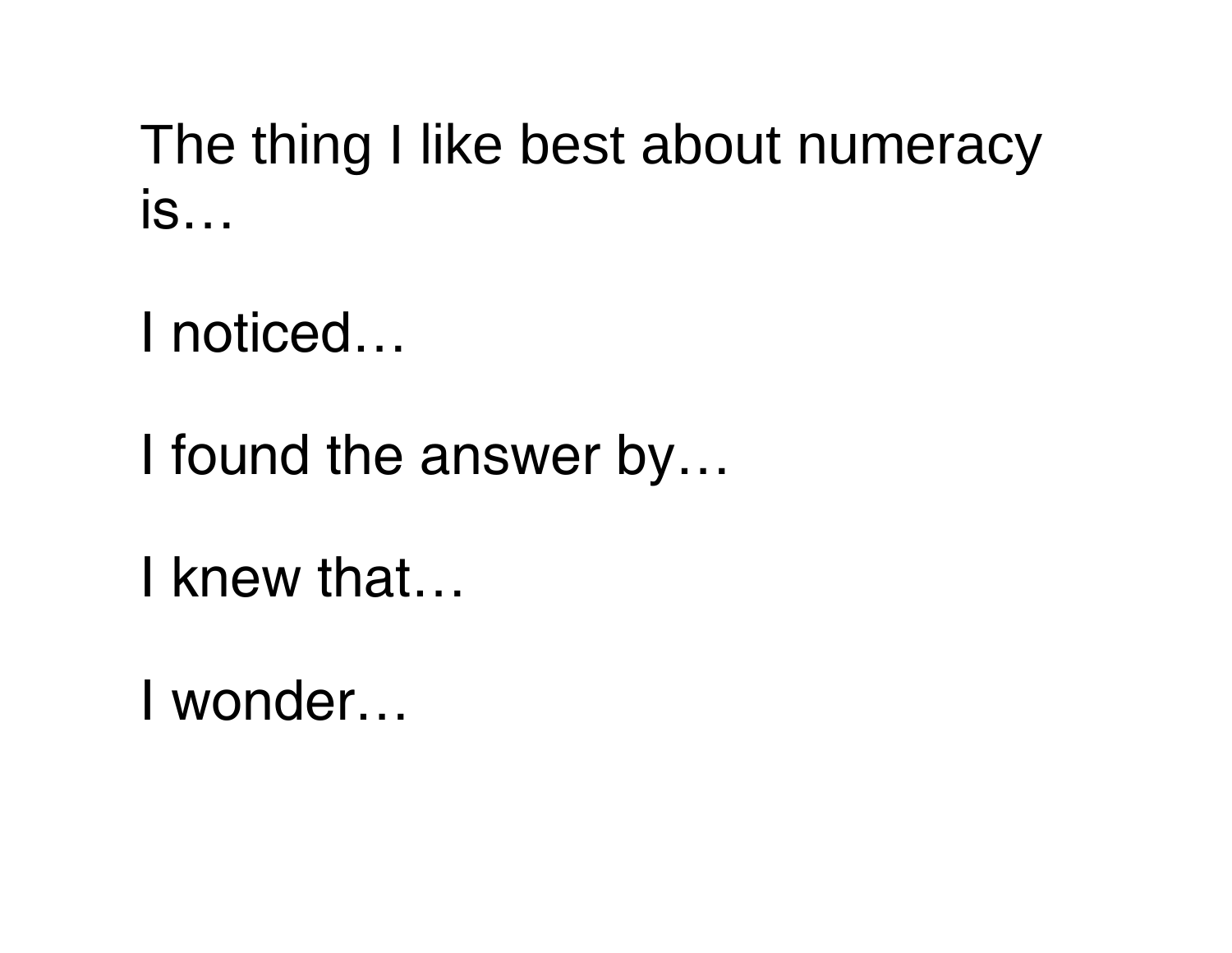The best way to solve this problem would be to…

I need to work on…

I learnt that…

I discovered that…

I know this because…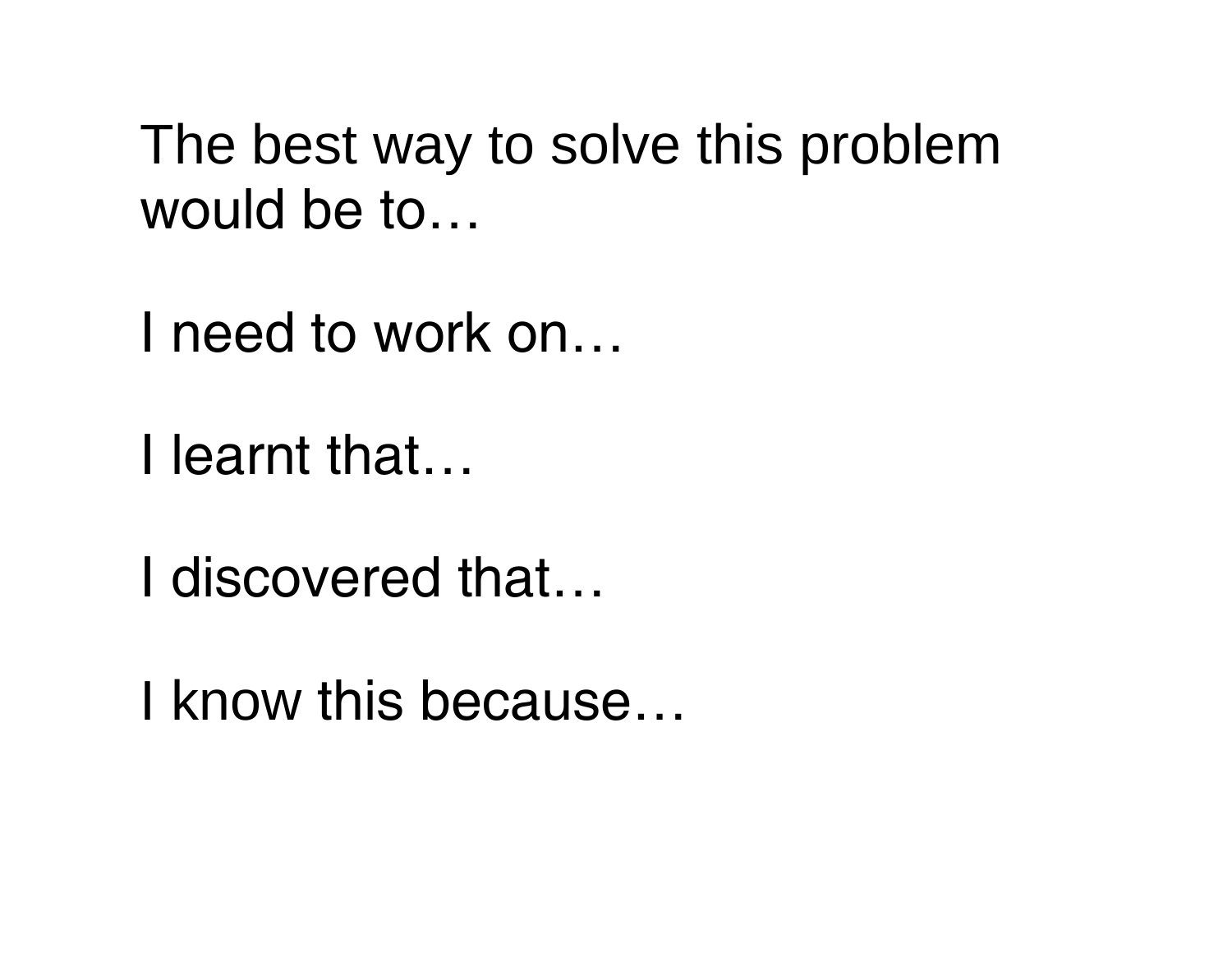Another strategy I could use would be…

The strategy I used was...

I know my answer is correct because…

I can prove my thinking by…

I solved the problem by…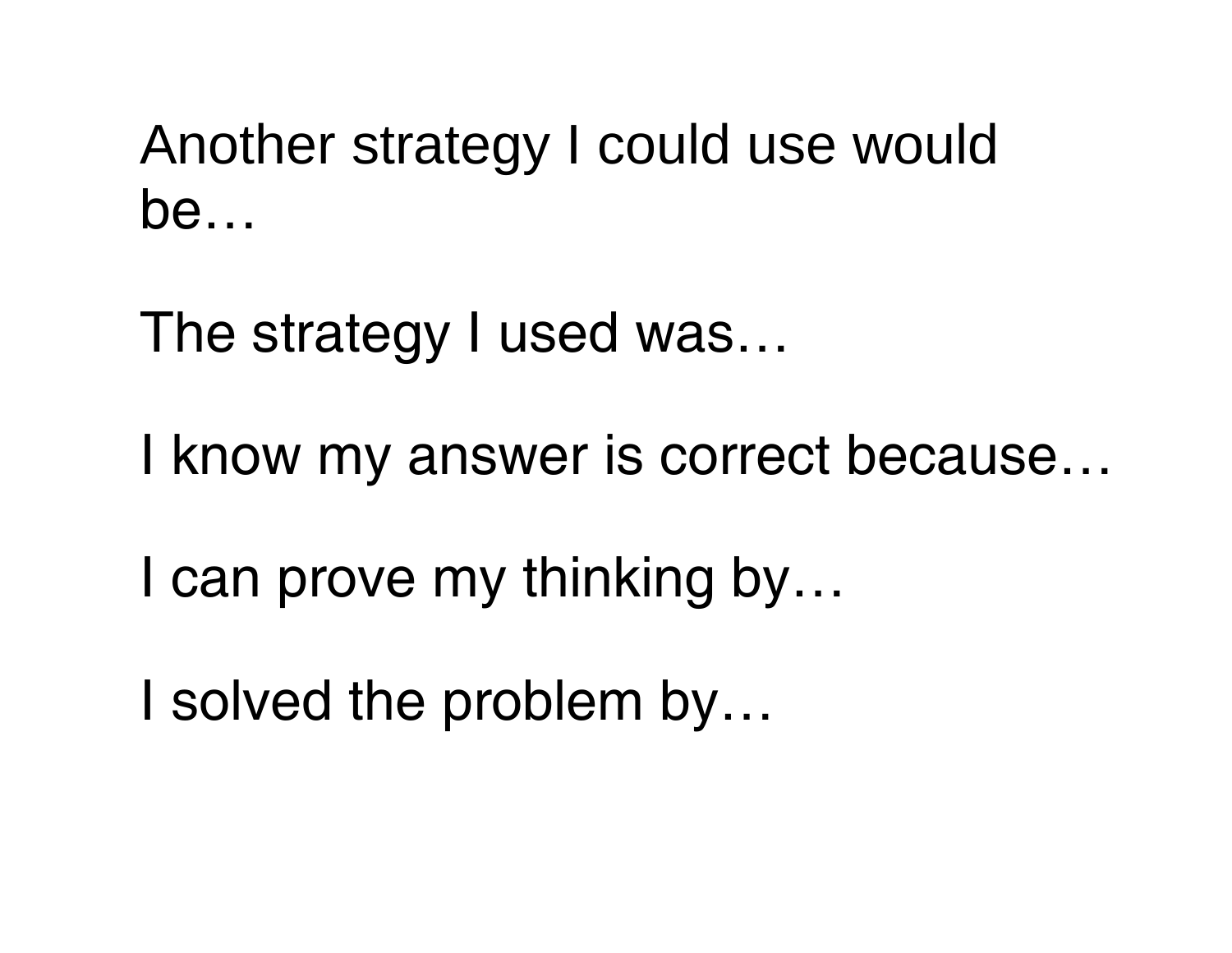I can check my answer by...

I know the answer is reasonable because…

The first thing I did to solve the problem was…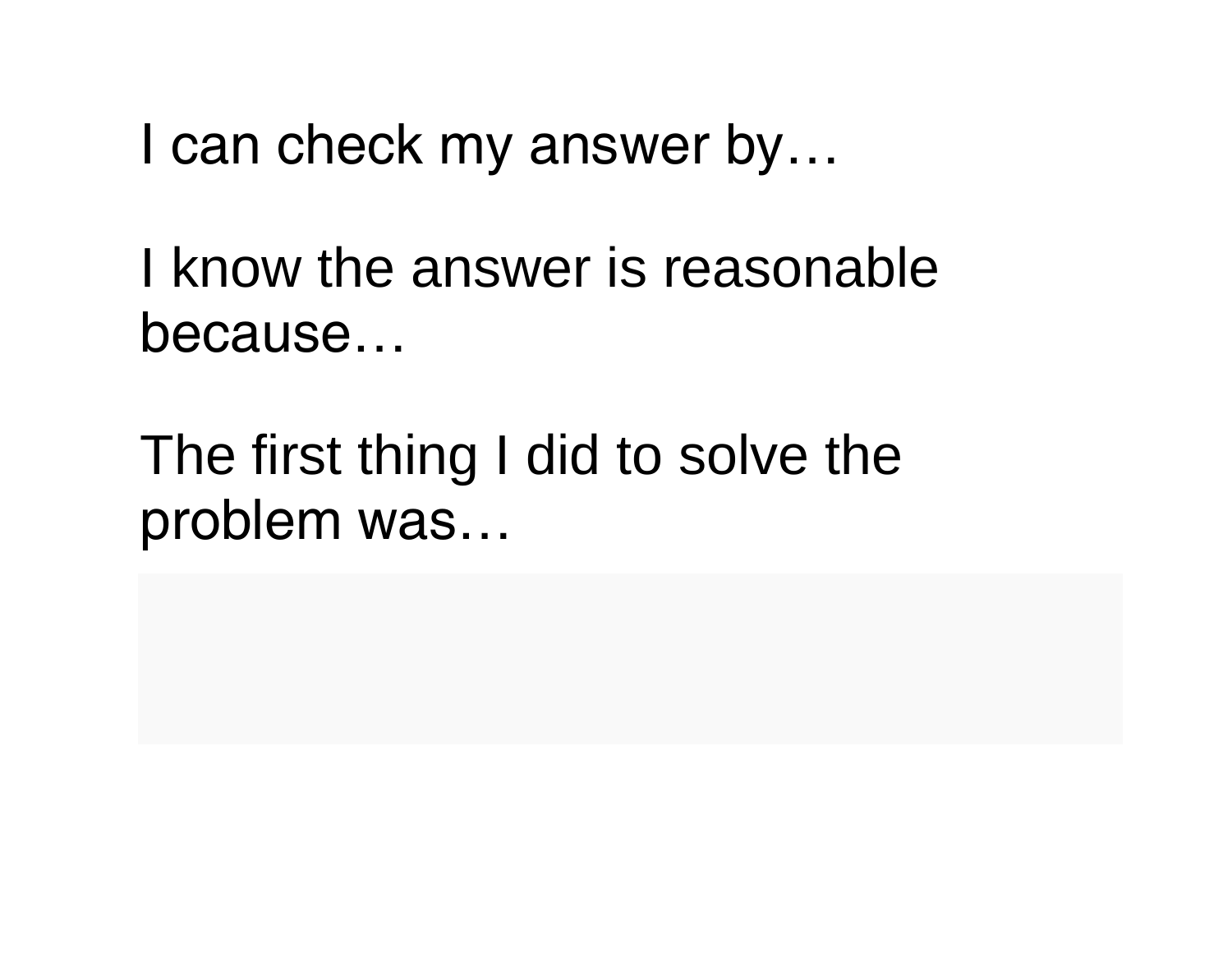**Twenty-four cards with reflective sentence starters.**

I predict that…

Today I learnt…

Today I figured out…

Today I discovered…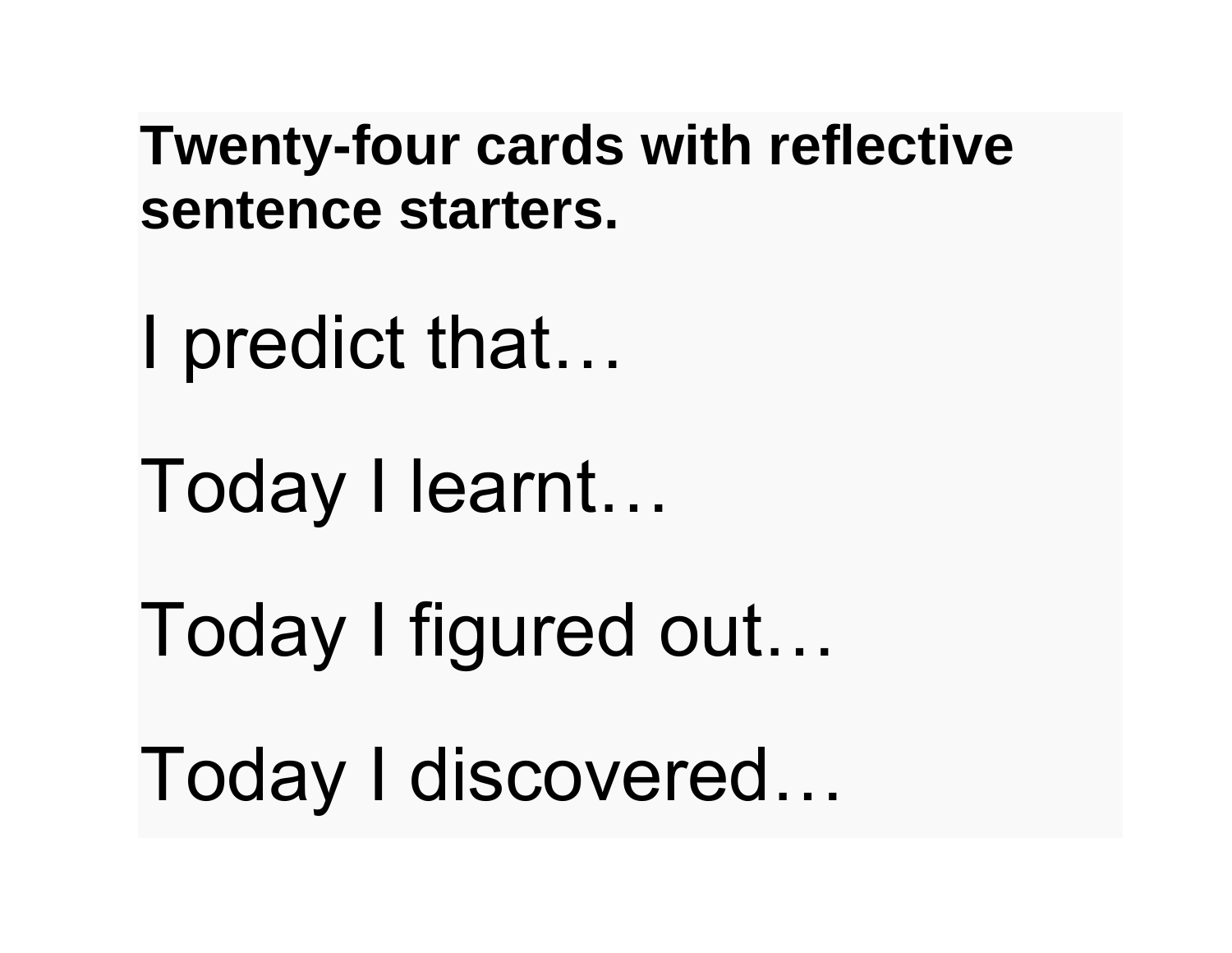Today I explored…

I want to know more about…

I'm most proud of...

I'm determined to… I wonder…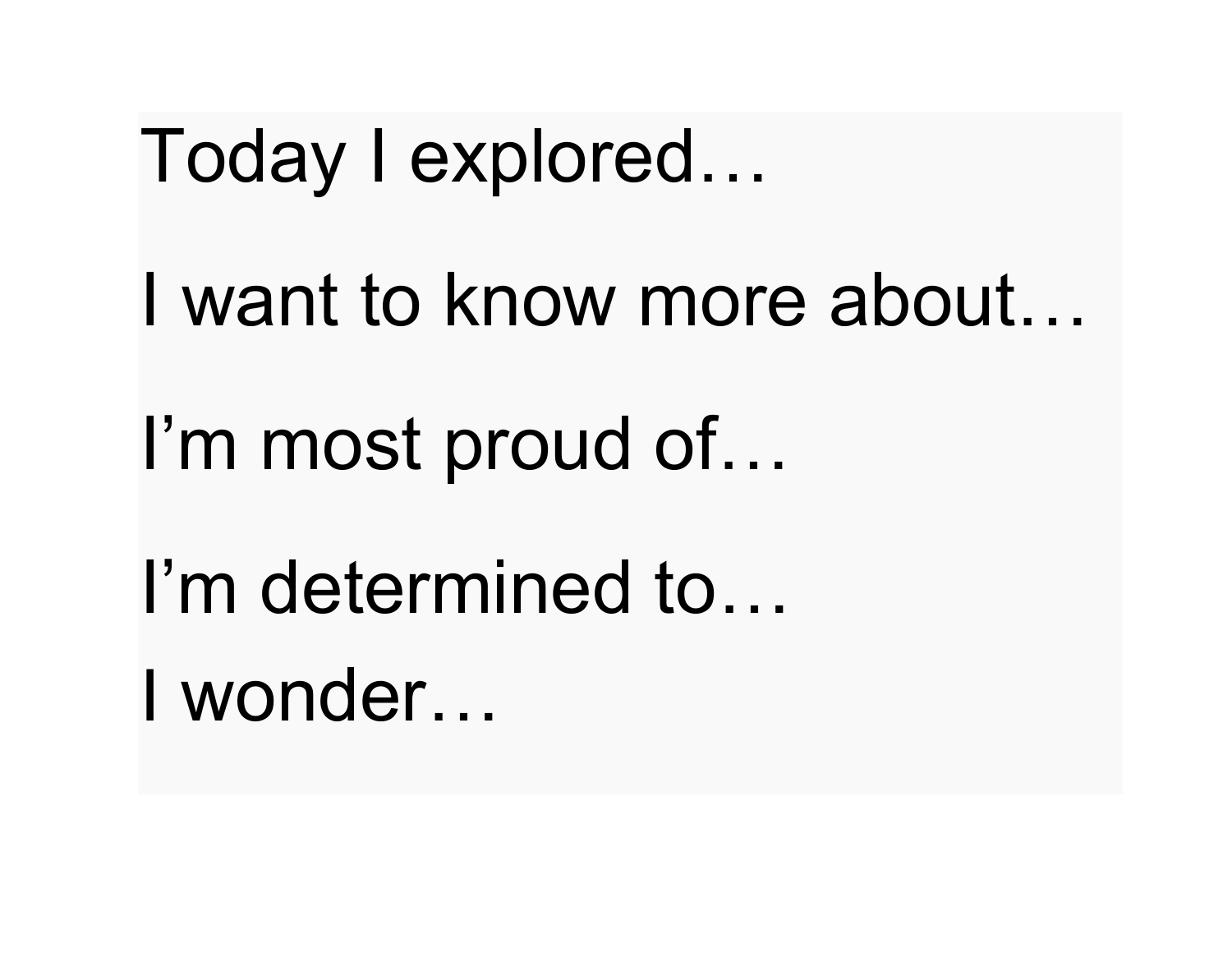The most challenging thing was…

Today I found out…

The most difficult thing was…

Today I asked…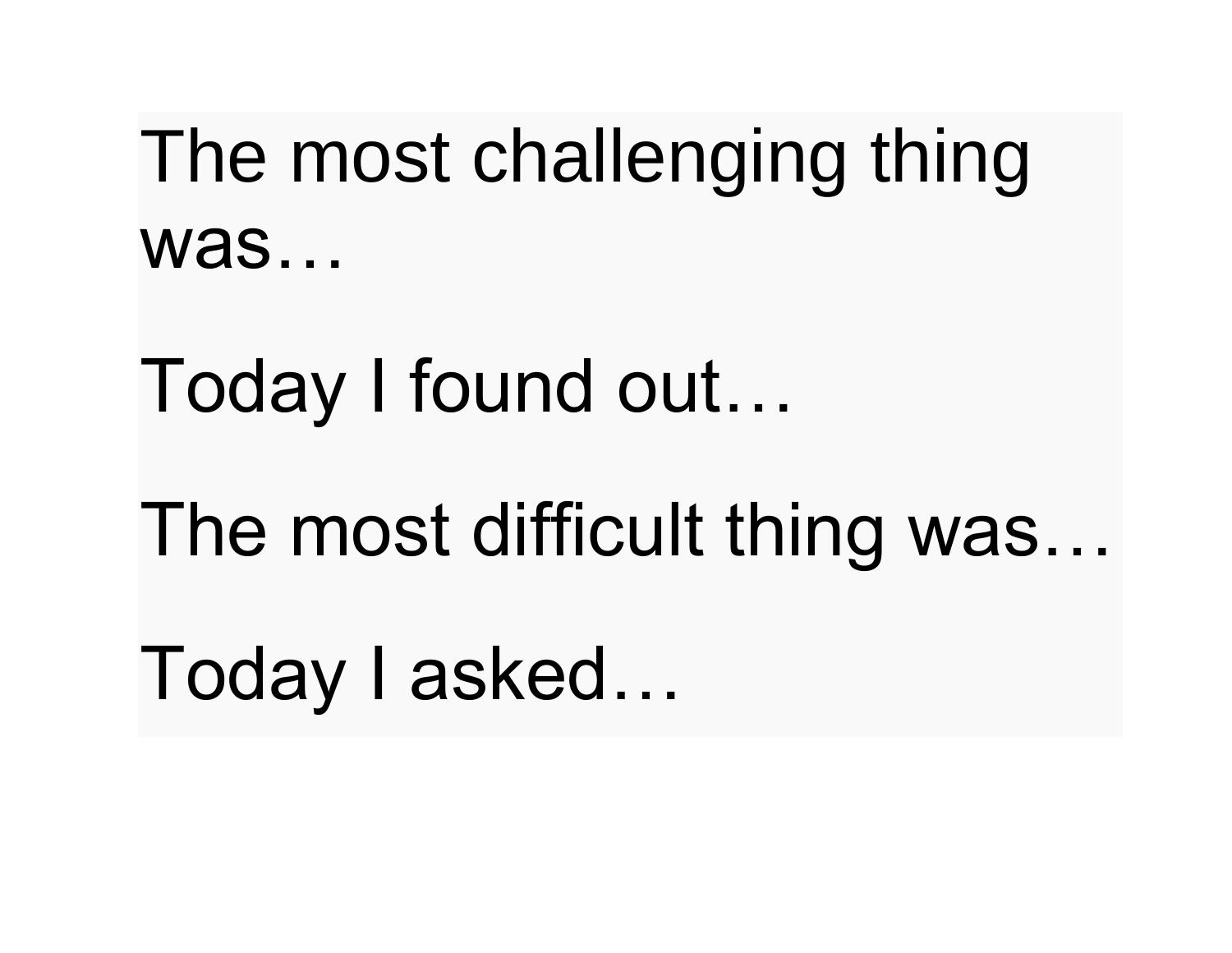Today I was successful because…

I am proud of myself today because I…

I used my time well today because I…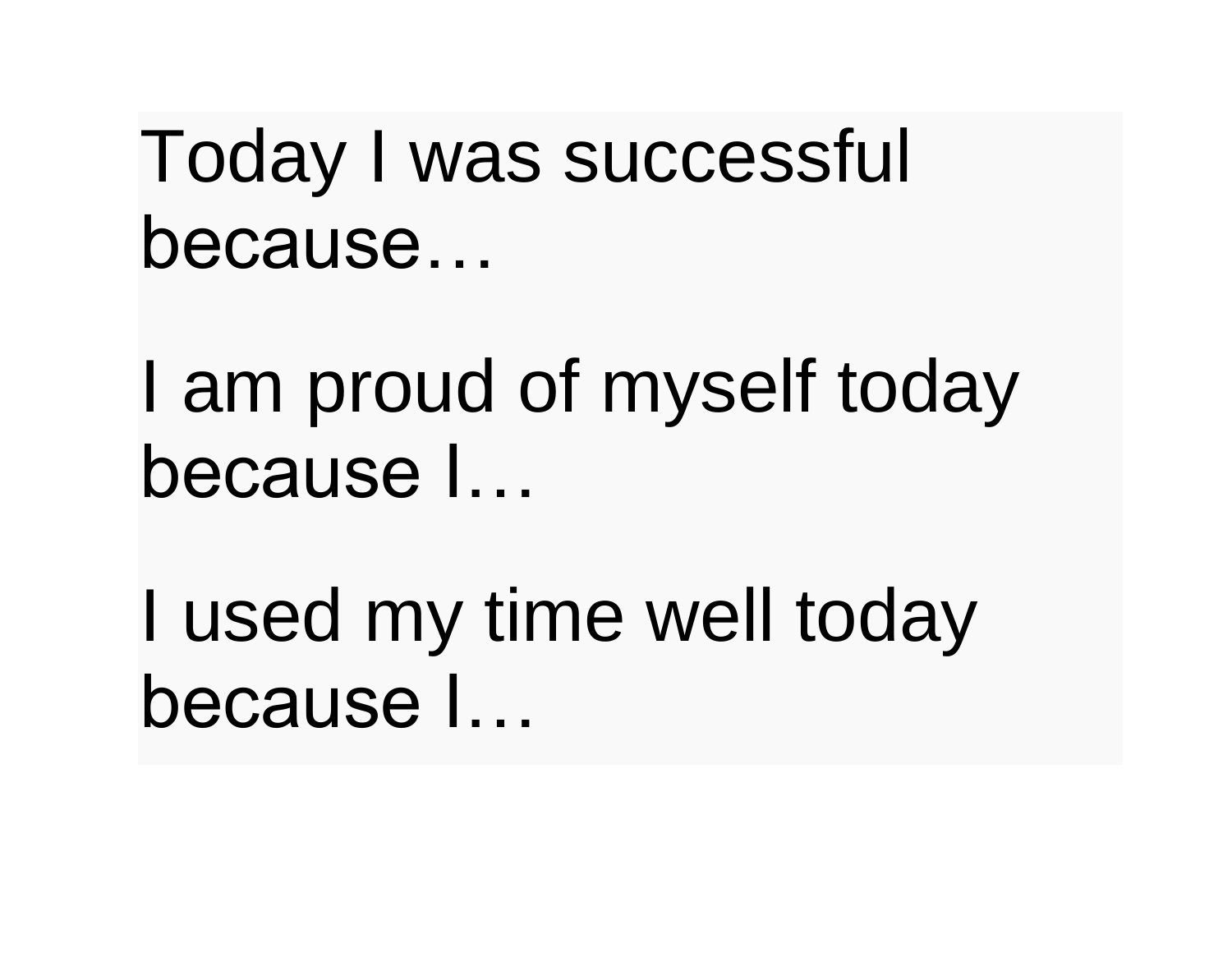#### I discovered…

# Next time I will remember to…

# It's cool how…

### I'm confused about…